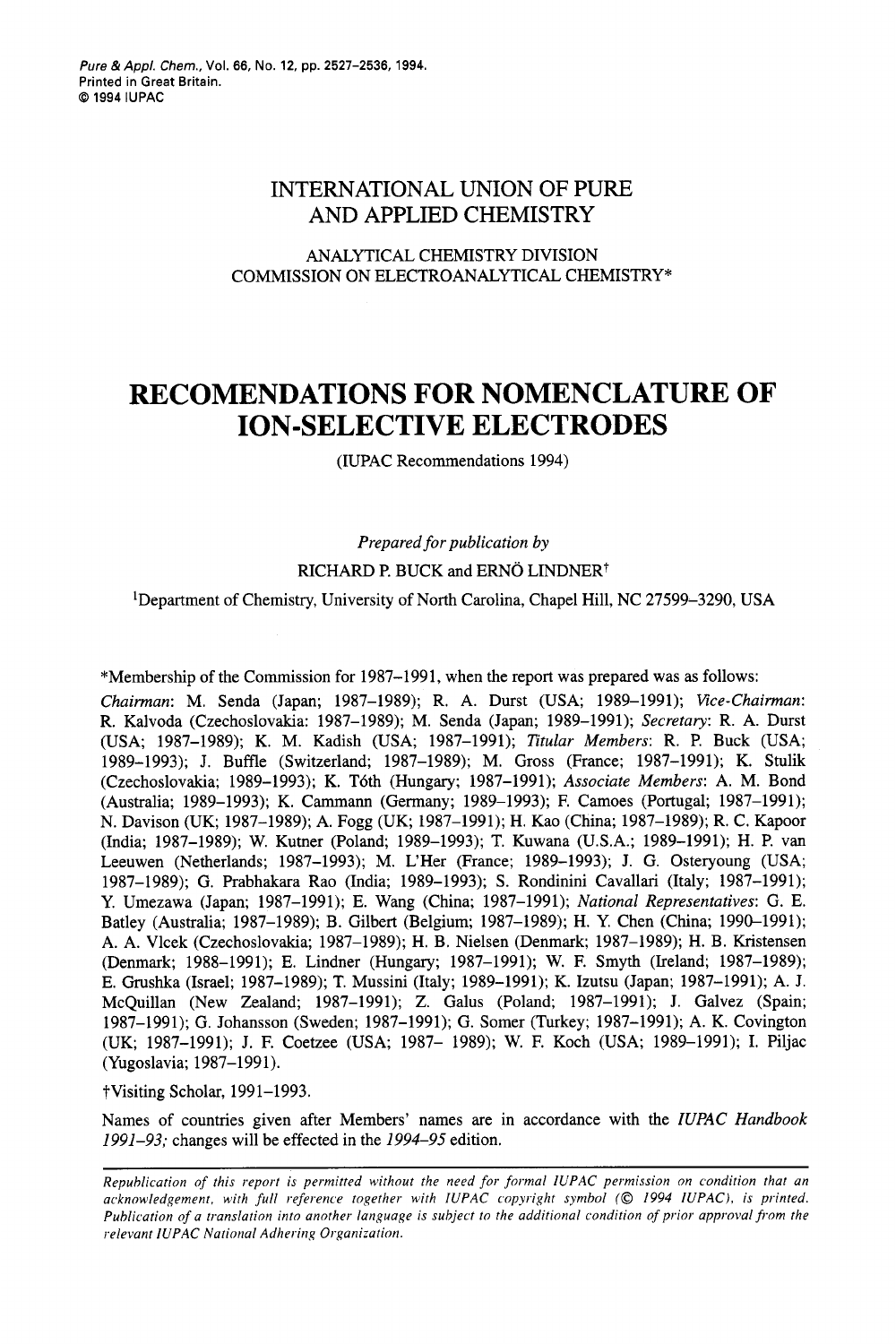# **Recommendations for nomenclature of ion-selective electrodes (IUPAC Recommendations 1994)**

#### **ABSTRACT**

The rapid growth of interest in the field of ion-selective electrodes (ISEs), within the larger field of electrochemical sensors based on potentiometric, amperometric, and conductometric principles, makes it highly desirable to achieve improved standardization of nomenclature in this area. The previous document, **WAC** Recommendations 1975 (1) has been corrected using recent experimental and theoretical findings. This report does not define or recommend activity standards or calibration procedures using activity standards.

## **1. GENERAL RECOMMENDATIONS**

#### *Definitions of Terms*

- 1. *Activitv, Activitv Coefficient and Concentration.* Refer to Keference *(2).*
- **2.** *Calibration Plot.* This is a plot of the cell emf (electromotive force measured as ion-selective electrode potential minus external reference electrode potential) of a given ion-selective electrode cell assembly (ion-selective electrode combined with an identified external reference electrode) *vs.*  the logarithm of the single ionic activity (concentration) of a given species **(3,4,5).** For uniformity, it is recommended that the cell emf be plotted on the ordinate (vertical axis) with the more positive emfs at the top of the graph and that  $p a_A$  (-log activity of the species measured, A) or  $p c_A$  (-log concentration of the species measured, **A)** be plotted on the abscissa (horizontal axis) with increasing activity to the right. *Comment:* The cell emf is composed of identifiable interfacial and bulk potential differences arising from the *membrane, reference electrodes, and junctions* if present (see below). When referring to the potential difference at an ISE membrane interface, or across the ISE membrane including bulk and two interfaces, the terms interfacial potential difference, and ISE or membrane potential difference should be used to distinguish a portion of the cell emf under study.
- *3. Combination Electrode. An* ion-selective electrode and an external reference electrode combined in a single unit, thereby avoiding the need for a separate external reference electrode. (See also terms #17a and 17b Reference electrode).
- **4.** *Detection Limit.* **A** calibration plot ordinarily has the shape shown in Fig. 1. By analogy with definitions adopted in other fields, a limit of detection could be defined as the concentration for which, under the specified conditions, the cell emf, *E*, deviates from the average emf in region I by a multiple of the standard error of a single measurement of the emf in this region I. The multiple selected depends on a statistical significance level selected.

The fundamental difference in the nature of ISE potentiometry (their logarithmic response) as compared to linear methods, justifies another type of definition of detection limit. For the sake of practical convenience, a simpler (and more convenient) definition is recommended at this time. The practical lower limit of detection may be taken as the activity (or concentration) of substance **A** at the point of intersection of the extrapolated linear midrange and final low concentration level segments of the calibration plot, as shown in Fig. **2.** 

For electrodes that become insensitive to high ionic activities, or the slope of the curve changes its sign, an upper limit of determination may be taken as the activity (or concentration) of **A**  at the point of intersection of the extrapolated midrange linear segment and the limiting high activity response. *Comment:* The reliability of the detection limit data, determined by the cross point method, is illustrated in Fig. **2.** The reliability depends on:

- 1. The standard deviation of a single potential measurement in both linear regions (it need not be the same in the Nernstian and concentration-independent regions);
- **2.** The number of data points taken into account to determine the parameters of the linear sections;
- **3.** The concentration range used to determine the parameters of the linear sections.
	- Based on the above, beside the experimental conditions (i.e., composition of the solution, the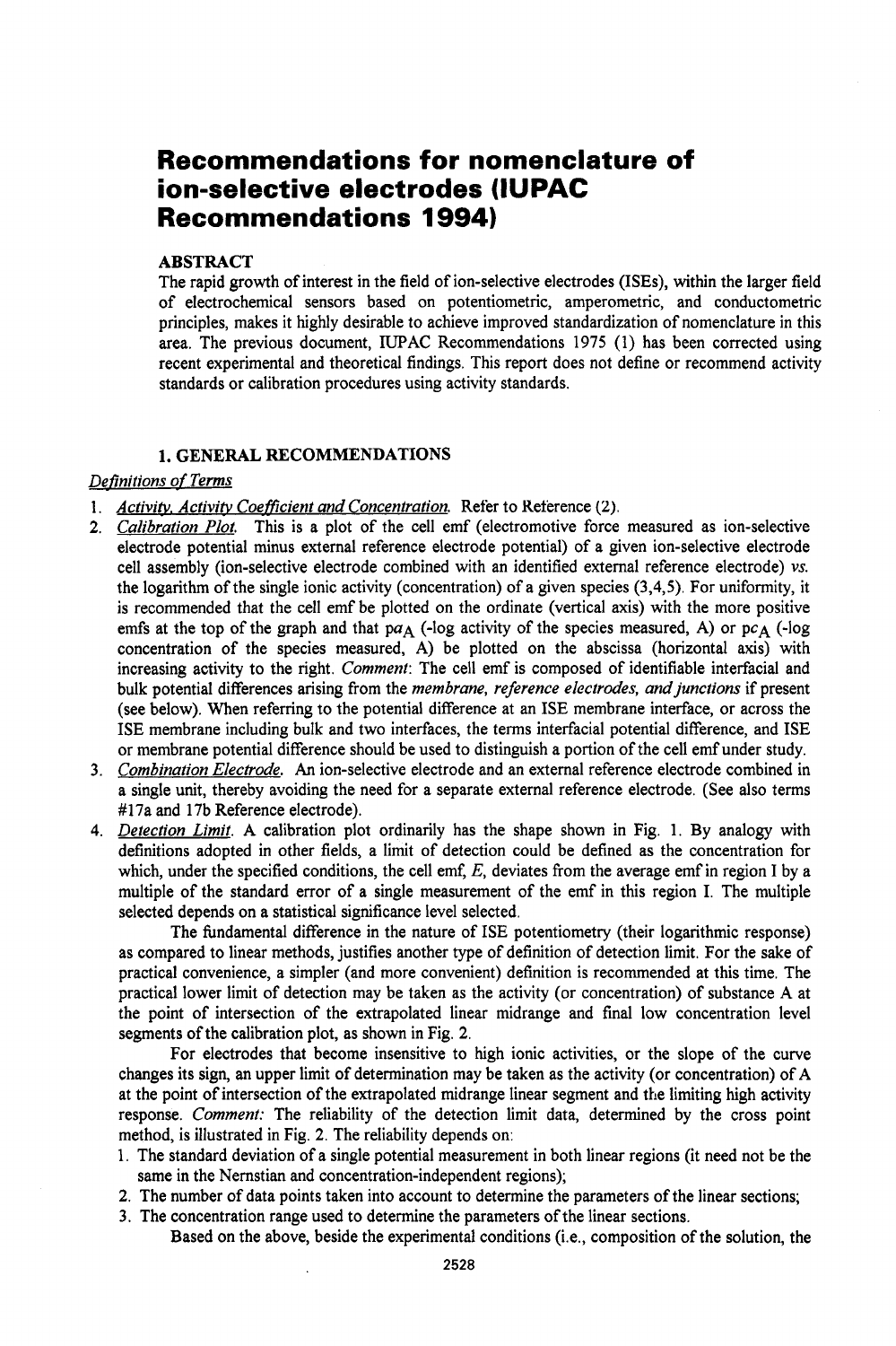



 $(a<sub>i</sub>$  denotes the single ion activity of the primary ion, **i.)** 



Fig. **2.** Determination of the detection limit (DL) of ion-selective electrodes.

(DLmean is the most probable value of the DL determined from the cross point of the lines fitted to the linear segments of the emf vs. logai curve where  $a_i$  denotes the single ion activity of the primary ion, i. DLmin. and DLmax. are the lowest and highest concentration values determined as DL taking into account the minimum and maximum slope values (95% confidence values) of the lines fitted to the experimental data.)



Fig.3. Definition and determination of response time  $t(\Delta E/\Delta t)$ , the time which elapses between the instant when an ion-selective electrode and a reference electrode **(ISE** cell) are brought into contact with a sample solution (or at which the activity of the ion of interest in a solution is changed) and the first instant at wluch the emf/time slope  $(\Delta E/\Delta t)$  becomes equal to a limiting value selected on the basis of the experimental conditions and/or requirements concerning the accuracy (e.g. 0.6 mV/min).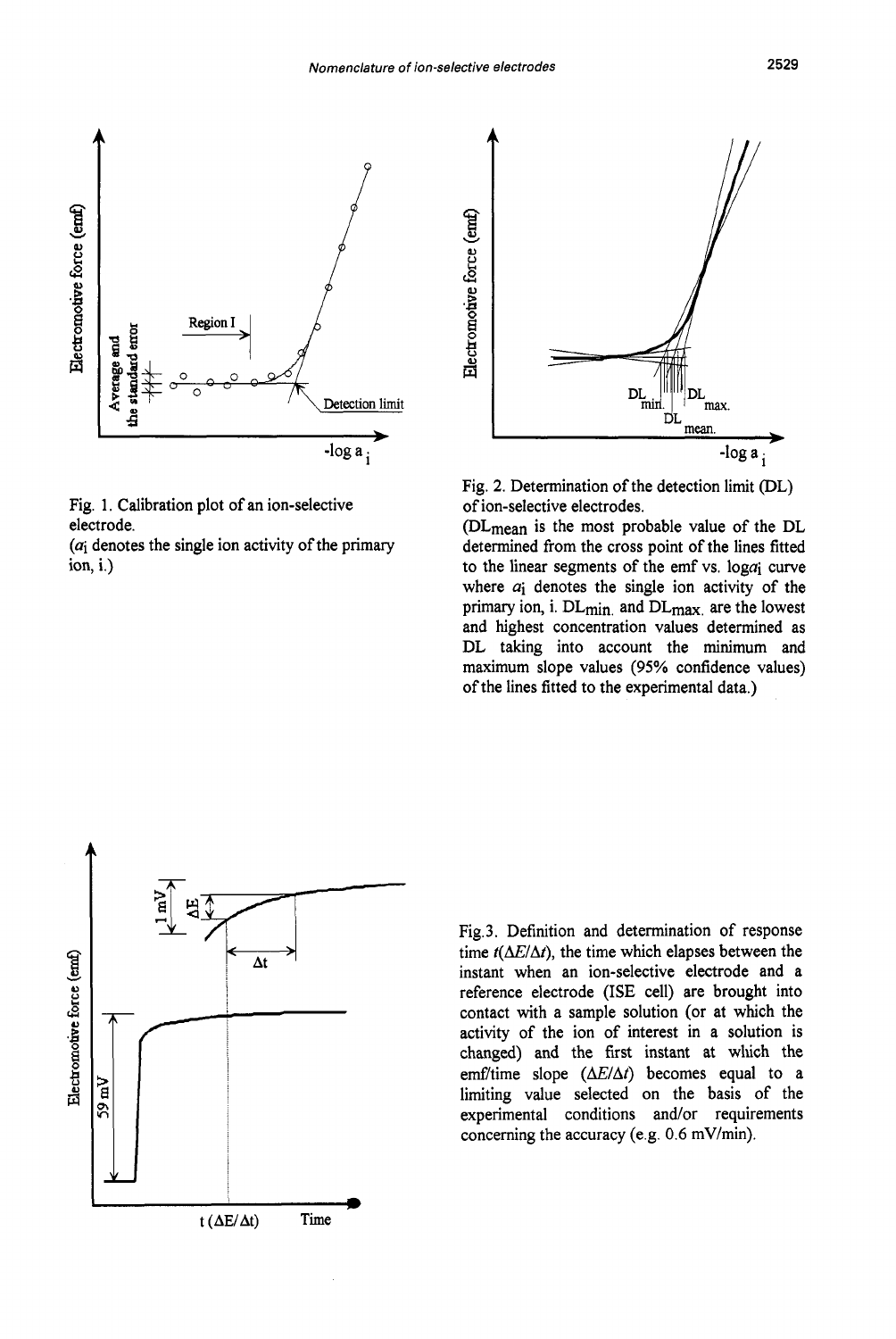history and preconditioning of the electrode, stirring rate, etc.) used for the determination of the detection limit, the details of the measured data, (e.g. number of measurements, standard deviation of a single measurement, etc.) and of the evaluation method, should be given as well. However, the description of the experimental conditions and the evaluation method offers only a possibility to reproduce the data, but does not help in the comparison of data collected under different conditions. Accordingly, the experimental conditions and the evaluation method should be standardized if possible. For the determination of the lower detection limit, for example:

- 1, The potential data used for the determination of detection limit should be measured a minimum of three times: from low to high, high to low and low to high concentrations again.
- 2. Data used to determine the linear sections of the plot should be collected from a concentration range two orders of magnitude higher, and two orders of magnitude lower, including the concentration of the cross point. A minimum of five data points in both regions should be taken into account within this concentration range to determine the parameters of the linear sections.
- **3.** The parameters of the determined linear sections should be given with their standard deviations.
- **4.** Based on the above, beside the most probable values of the detection limits (DLmean), the confidence interval should be given as well  $(DL_{min}, DL_{max})$ .
- **5.** If the determination of data points below the detection limit is problematic, (too long response time, too bad reproducibility, etc.) a line parallel to the x-axis should be drawn through the mean potential value measured in the solution of lowest concentration, instead of fitting a line through some data in the curved region of the calibration plot. 'The detection limit should be determined similarly as above, only the data  $DL_{max}$  should be given as detection limit as  $DL \leq$  numerical value  $\pm$  standard deviation.
- 5. *Drift and Standard Deviation*. Drift is the slow non-random change with time in the emf of an ionselective electrode cell assembly maintained in a solution of constant composition and temperature. The determination of the drift is carried out by a linear curve fitting on the data set collected in a given period of time in a solution of constant composition and temperature. The slope of the emf *vs,*  time line is called drift. The random emf deviations around the line define the standard deviation of the measured potential data.
- 6. *Hysteresis and Reproducibility*. Hysteresis or electrode memory occurs when there is a difference between the emf first observed in a solution containing a concentration of A and a second observation of the emf in the same solution after exposing the electrode to a different concentration of **A.** The systematic error is generally in the direction of the concentration of the solution in which the electrode was previously immersed. Hysteresis is thought to be a kinetic process. Normal, reversible responses are expected when sufficient time is allowed for the system to return to its initial condition.

The standard deviation of emf data collected in a series of emf measurements in solutions of different concentrations of A (after removal and washing and/or wiping of the electrodes) **is** called reproducibility. If the electrode does have a distinct hysteresis, the reproducibility will be poor. Successive emf measurements in solution **A,** provides a measure of drift and standard deviation of the electrode, not a measure of hysteresis.

- **7.**  *Znterferina Substance.* This may be any substance, other than the ion being measured, whose presence in the sample solution affects the measured emf of a cell. Interfering substances fall into two classes: "electrode/electrochemical" interferences and "chemical" interferences. Examples of the first class include:
	- a. Those substances which give a similar response to the ion being measured and whose presence generally results in an apparent increase in the activity (or concentration) of the ion to be determined (e.g.,  $Na<sup>+</sup>$  for the  $Ca<sup>2+</sup>$  electrode).
	- b. Electrolytes present at a high concentration that give rise to appreciable liquid junction potential differences or results in a significant activity coefficient decrease, or incipient Donnan exclusion failure.

The second class of substances that should be recognized as chemical interferences includes:

c. Species that interact with the ion being measured so as to decrease its activity or apparent concentration. The electrode continues to report the true activity (e.g.,  $CN^-$  present in the measurement of  $\text{Ag}^+$ ), but a considerable gap will occur between the activity and concentration of the ions even in very dilute solutions. Under these circumstances the determination of ionic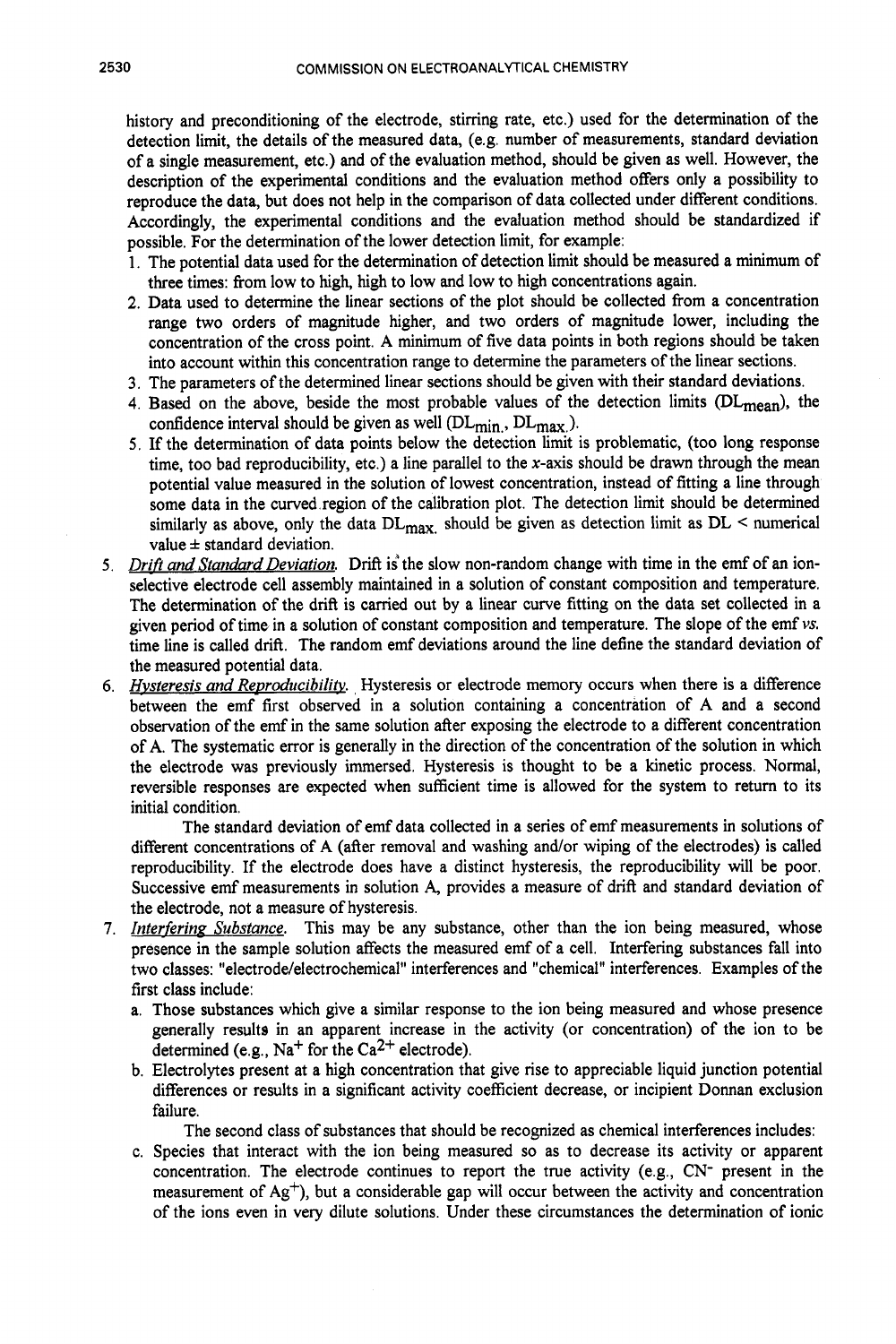concentration may be problematic.

- d. Substances interacting with the membrane itself, blocking the surface or changing its chemical composition (i.e., organic solvents for the liquid or poly(viny1 chloride) (PVC) membrane electrodes) are grouped as interferences or electrode poisons.
- 8. *Ionic-strength or/and pH Adjustment Solution*. These are solutions of high ionic strength added to samples and calibration solutions before measurement in order to achieve identical ionic strength, Often a fixed pH solution or buffer controls the hydrogen ion activity as well as ionic strength. In addition, complexing agents and other components are often added to minimize the effects of certain interferences.
- 9. *Ion-selective Electrode (ISE)*. This is an electrochemical sensor, based on thin films or selective membranes as recognition elements, and is an electrochemical half-cell equivalent to other half-cells of the zeroth (inert metal in a redox electrolyte), lst, 2nd and 3rd kinds. These devices are distinct from systems that involve redox reactions (electrodes of zeroth, Ist, 2nd and 3rd kinds), although they often contain a 2nd kind electrode as the "inner" or "internal" reference electrode. The potential difference response has, as its principal component, the Gibbs energy change associated with permselective mass transfer (by ion-exchange, solvent extraction or some other mechanism) across a phase boundary. The ISE must be used in conjunction with a reference electrode (i.e. "outer" or "external" reference electrode) to form a complete electrochemical cell. The measured potential differences (ISE versus outer reference electrode potentials) are linearly dependent on the logarithm of the activity of a given ion in solution. *Comment:* The term "ion-specific electrode" is not recommended. The term "specific" implies that the electrode does not respond to additional ions. Since no electrode is truly specific for one ion, the term "ion-selective" is recommended as more appropriate. "Selective ion-sensitive electrode" is a little-used term to describe an ion-selective electrode. "Principal" or "primary" ions are those which an electrode is designed to measure. It is never certain that the "principal" ion is most sensitively measured, e.g., nitrate ISEs.
- 10. *Ion-selective Electrode Cell. An* ion-selective electrode in conjunction with a reference electrode is an ISE cell. Generally, the cell contains two reference electrodes, internal and external, and the thin film or membrane recognition-transduction element. However, besides this conventional type of cell (with solution contact on both sides of the membrane) there are cell arrangements with wire contact to one side of the membrane (all solid state and coated wire types). Conventional writing (2,6) of the cell is:

outer ref. || test solution | membrane | internal ref.

or

#### outer ref. || test solution | ion selective electrode

and the measured cell emf, *E,* (right electrode potential minus left electrode potential) has the form

$$
E = \text{constant} + \frac{2.303RT}{z_AF} \lg \left[ a_A + K_{A,B}^{\text{pot}} a_B^{z_A/z_B} + K_{A,C}^{\text{pot}} a_C^{z_A/z_C} + ... \right]
$$
(1)

Terms in this equation are identified in Section 111. Internal components of an ISE include solvent, pH buffer, salt of the sensed ion, and soluble salt of anion in equilibrium with the internal reference electrode of 2nd kind. High-stability internal reference electrodes based on an inert metal electrode and a reversible redox couple are also common.

- 11. *Zsopotential Point.* For an ion-selective electrode cell, there is often a particular activity of the measured ion for which the emf of the cell is independent of temperature. That activity, and the corresponding potential difference, defines the isopotential point. The specification of the ISE and outer reference electrode must be described. *Comment:* When an isothermal cell is used with identical reference electrodes, the isopotential point is the activity of sensed species that gives zero net membrane potential, e.g. sensed activity is the same in the inner and outer (test) solution. Calibration lines for different cell temperatures have different slopes, but intersect at a common activity point. Cells with temperature gradients are not recommended.
- 12. *Membrane.* This general term refers to a continuous layer, usually consisting of a semi-permeable material, with controlled permeability covering a structure, such as carbon or an inert metal, or separating two electrolyte solutions. This latter case is the most general form of an ISE. The membrane separates the internal components of the ISE from the test solution. The membrane of an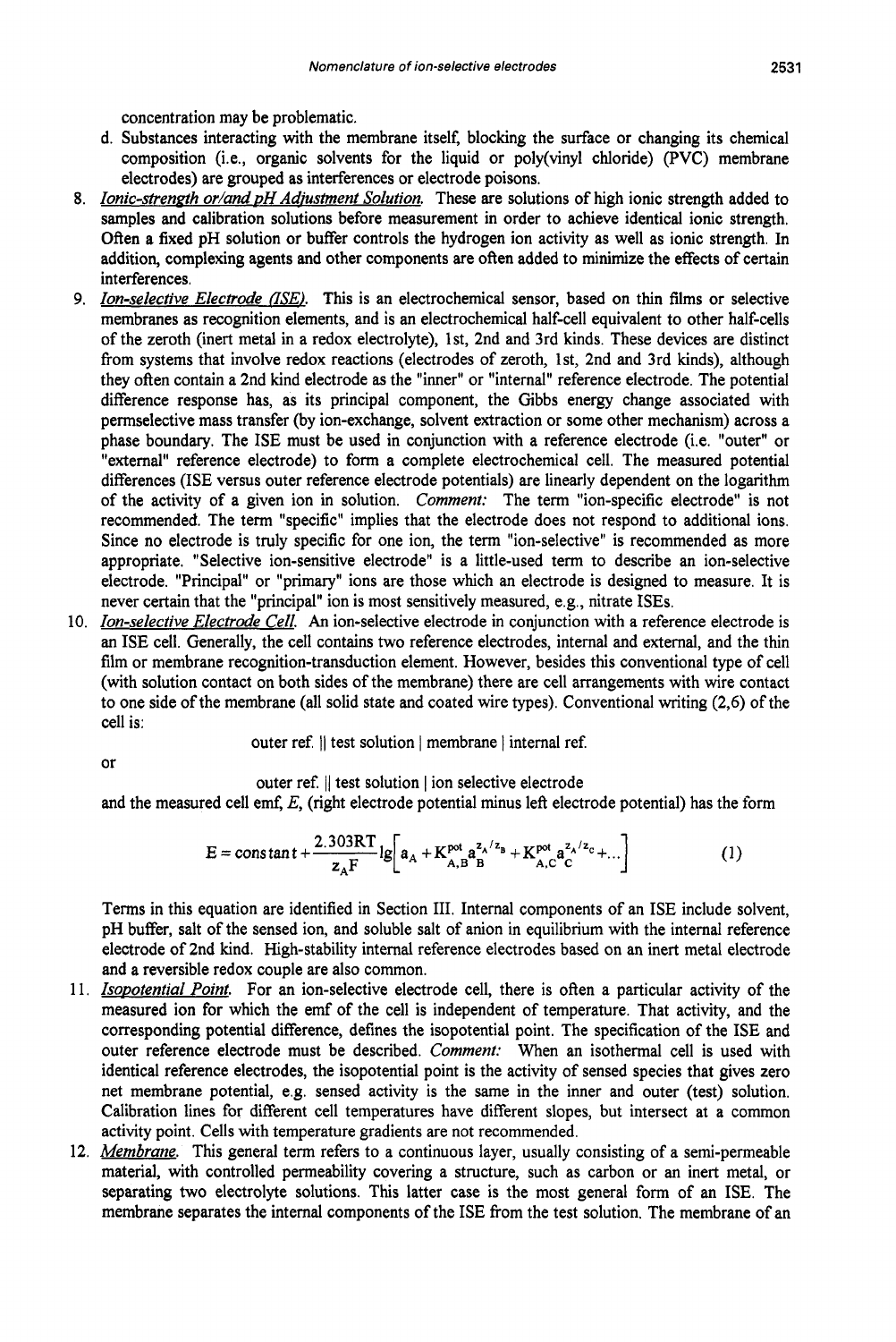ion selective electrode is responsible for the emfresponse and selectivity of the entire electrode (see chapter **I1** for listing of membranes). *Comment:* Membranes of sensor electrodes are thought to be practically homogeneous, but an actual membrane may contain inhomogeneous regions, often at surfaces, and connected with materials and preparation methods used. Inhomogeneous regions include low dielectric polymer regions with few charge sites and regions with high local site densities. Surface regions of plasticized liquid membranes often are low in sites and high in plasticizer or exuded impurities.

- 13a. *Membrane Sites.* Membranes frequently contain built-in "fixed" charged sites (e.g., immobile -SO3 in polystyrenesulfonate), or intentionally added, hydrophobically trapped, "mobile" sites (e.g. tetraphenyl borate in plasticized poly(viny1 chloride)). Such membranes with charged sites are named sited membranes. Ions of opposite sign in the membrane are "counterions". Ions of the same sign as sites are not present in significant quantities, and are coions. Sited membranes are "permselective" to counterions i.e. only counterions exchange into the membrane and therefore have some mobility in the membrane bulk.
- 13b. *Donnan Exclusion and Exclusion Failure.* Sited membranes contain counterions whose aggregate charge exceeds that of sites. The excess counterion charge is balanced by a smaller (minority) number of "coions". In addition to the gross electroneutrality condition, the salt partition equilibrium expression

$$
\frac{\overline{a_+ a_-}}{a_+ a_-} = K \tag{2}
$$

determines the exact concentration of minority coion species. The bar activities are salt ionic species in the membrane. Nonbar terms are the activities of ionic species of the salt in the bathing electrolyte solution. When site concentration is large, and bathing activities are small, almost all current is carried by counterions. This condition is Donnan exclusion since coions are nearly absent from the membrane. When *K* is large, or bathing activities are large, or site concentration is small, then a membrane can contain large concentrations of coions, in the ultimate zero-site limit, equivalent in charge to counterion concentration. This condition is Donnan exclusion failure. There are two manifestations:

- **1.** If the membrane is asymmetrically bathed, then salts diffise through the membrane from high to low concentration sides.
- **2.** If symmetrically bathed, but a voltage is applied across the membrane using the inner and outer reference electrodes through a high impedance circuit for example, then current is carried by both the counterions *and* coions.
- 14. *Nernstian Response.* Nernstian response occurs when an ion-selective electrode responds according to "local" thermodynamic equilibrium, over a given range of activity (or concentration). Nernstian response is revealed when a plot of the potential difference of the ISE cell (electrode, with an outer reference electrode) *vs.* the logarithm of the ionic activity of a given species  $(a<sub>A</sub>)$  is linear with a slope of 2.303 RT/z<sub>A</sub>F (59.16/z<sub>A</sub> mV per unit change of pa<sub>A</sub> at 298.15 K). Nernstian response implies ideal sensitivity, but not necessarily ideal selectivity since interfering ions may also give Nernstian response when present as the sole potential determining species.
- 15. *Potentiometric Selectivitv Coefficient* defines the ability of an ion-selective electrode to distinguish a particular ion from others. The selectivity coefficient,  $K_{A,B}^{pot}$ , is evaluated by means of the emf response of the ion-selective electrode in mixed solutions of the primary ion, **A,** and interfering ion, B (Fixed Interference Method) or less desirable, in separate solutions of A and B (Separate Solution Method). The activities of the primary ion, A, and the interfering ion, B, at which  $K_{A,B}^{pot}$  is determined should always be specified, as the value of  $K_{A,B}^{pot}$  is defined by the modified Nikolsky-Eisenman equation, eq. (1). The smaller the value of  $K_{A,B}^{pot}$  the greater the electrode's preference for the principal ion, A, as described below. Solution compositions and procedures for the determination are under consideration for separate IUPAC recommendations. *Comment:* The terms *Selectivity Constant* and *Selectivity Factor* are frequently used instead of selectivity coefficient. However, in order to standardize the terminology associated with ion-selective electrodes, use of the term selectivity coefficient is recommended, as is the fixed interference method for its evaluation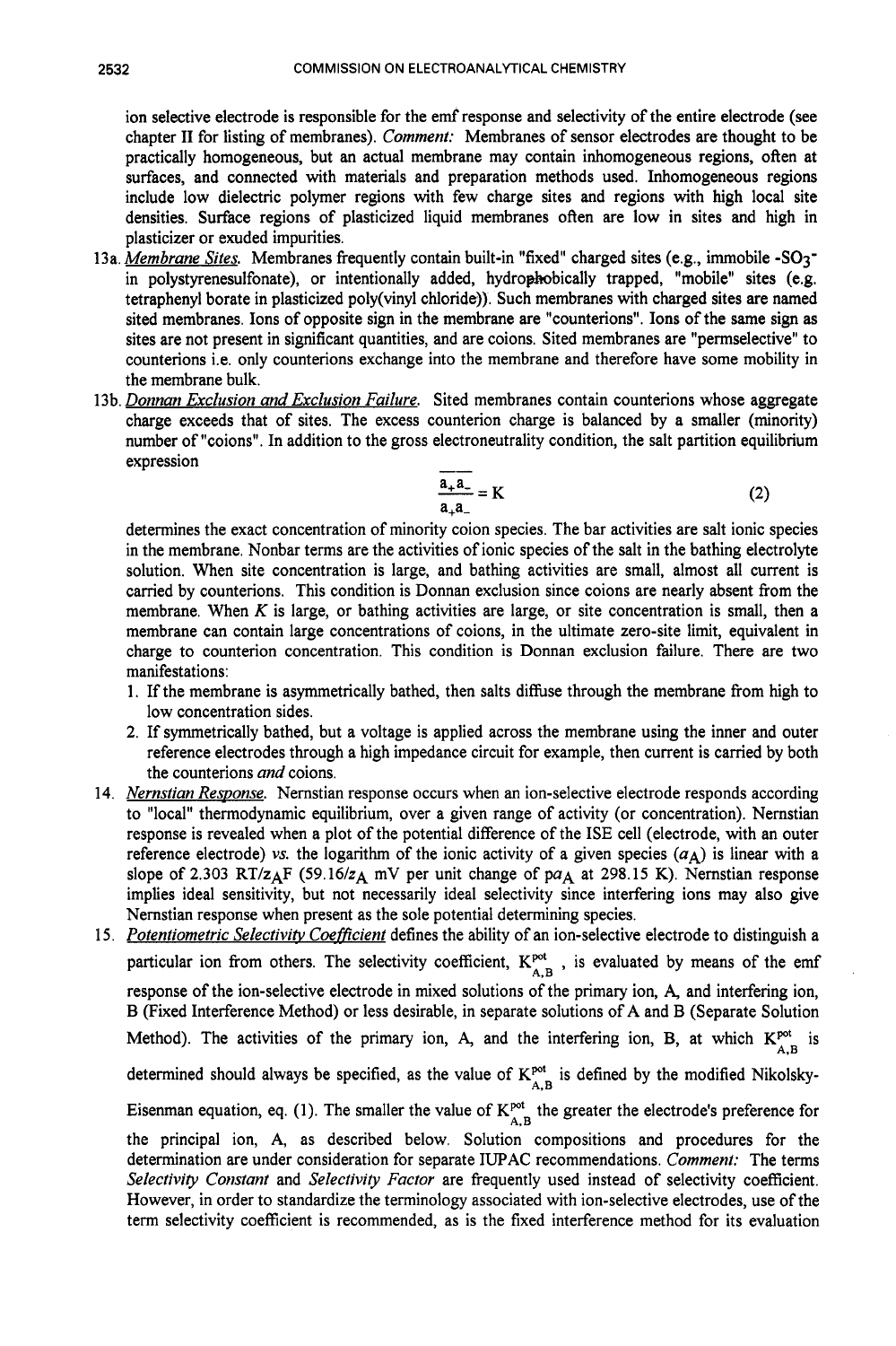(see section I11 D. 2). This selectivity coefficient is not identical to the similar term used in separation science.

- 16. *Ranpe and Svan.* The cell is said to have a range of response (in activity or concentration) between the lower and upper detection limits, determined from a plot of the cell potential difference *vs.* the logarithm of responsive ionic activity. The span is the corresponding emf difference (potential range in contrast to activity range) determined by projecting the lower (initial) and the upper (final) concentrations to the potential **axis.** *Comment:* The notion of span appears in the clinical literature, e.g. the normal span for  $K^+$  in blood is a few millivolts which corresponds to the physiological activity range of the primary ion and interferences.
- 17a. *Reference Electrode.* **An** electrode which maintains a virtually constant potential with respect to the solution under the conditions prevailing in an electrochemical measurement, and which serves to permit the observation, measurement or control of the potential difference of the indicator (or test) or working electrode. *Comment:* In potentiometry, under zero current condition, the virtually constant potential difference is realized by assuring a constant composition solution in contact with the reference element, i.e. any electrode with small standard deviation can be used as a reference electrode (another ISE, electrodes of zero, lst, 2nd, or 3rd kind). However, practical reference electrodes are generally nonpolarizable electrodes of the second kind, constructed **so** that their electrolyte solutions serve as salt bridges to the solutions under investigation. "Double" junction reference electrodes are recommended when the reference electrolyte contains ions that interfere with primary ion measurement or react with components of the test solution.
- 17b. *Internal Reference Electrode.* This is an "inner" reference electrode which is contained inside an ion-selective electrode assembly. *Comment:* The system frequently consists of a silver/silver chloride electrode in contact with an appropriate solution containing fixed concentrations of chloride and the ion for which the membrane is selective. This "inner" filling solution is in contact with the ionselective membrane.
- 18. *Response Time*. The time which elapses between the instant when an ion-selective electrode and a reference electrode (ISE cell) are brought into contact with a sample solution (or at which the activity of the ion of interest in a solution is changed) and the first instant at which the emf/time slope  $(\Delta E/\Delta t)$  becomes equal to a limiting value selected on the basis of the experimental conditions and/or requirements concerning the accuracy (e.g.  $0.6$  mV/min.). This concept is illustrated in Fig. 3. This is a convenient definition. In clinical applications (the physiological activity range corresponds to a small emf span), a smaller slope e.g. 0.1 mV/min may be chosen, provided the standard deviation of the response is less than the required slope. *Comment:* The previously defined response times  $t_{95}$  (to 95 % of the activity change corresponding span) and  $t^*$  (to 1 mV from the steady value) require prior knowledge of steady-state E values that may not be available (7). These descriptive quantities underestimate practical response times of ion-selective electrodes in clinical applications where the total span may be less than 10 mV. To define the response time with  $\Delta E/\Delta t$  (a rate of emfvariation) seems to be the best choice among the non-ideal options. It can be related to  $t<sub>95</sub>$  and  $t^*$  through mathematical models, provided the long-time potential determining processes have been identified.
- 19. *Standard Addition or Known Addition Method.* This is a procedure for the determination of the concentration of a particular species in a sample by adding known amounts of that species to the sample solution and recording the change in potential difference of an ion-selective electrode and suitable reference electrode cell. A variation of this method , viz. *AnaIyte Addition,* uses sequential addition of the unknown-concentration sample to a standard while recording cell emf changes. A method for data treatment (plotting the apparent concentration as derived from the cell emf versus the volume of standard or reagent added to the sample) and the standard addition is known as Gran Addition.
- 20 *Standard Subtraction or Known Subtraction.* This **is** a variation of the Standard Addition Method. In this procedure changes in the emf are employed, resulting from the addition of a known amount of a species which reacts stoichiometrically with the ion of interest (e.g., a complexing agent) to determine the original activity or concentration of the ion.
- 21. *The "Suspension Effect" or Pallmann Effect (8-10)* occurs when ISEs are used in concentrated, space-filled suspensions while the external reference electrode remains in the supernatant (suspension-free) solution. The suspensions are specifically solvent-swollen ion exchangers or other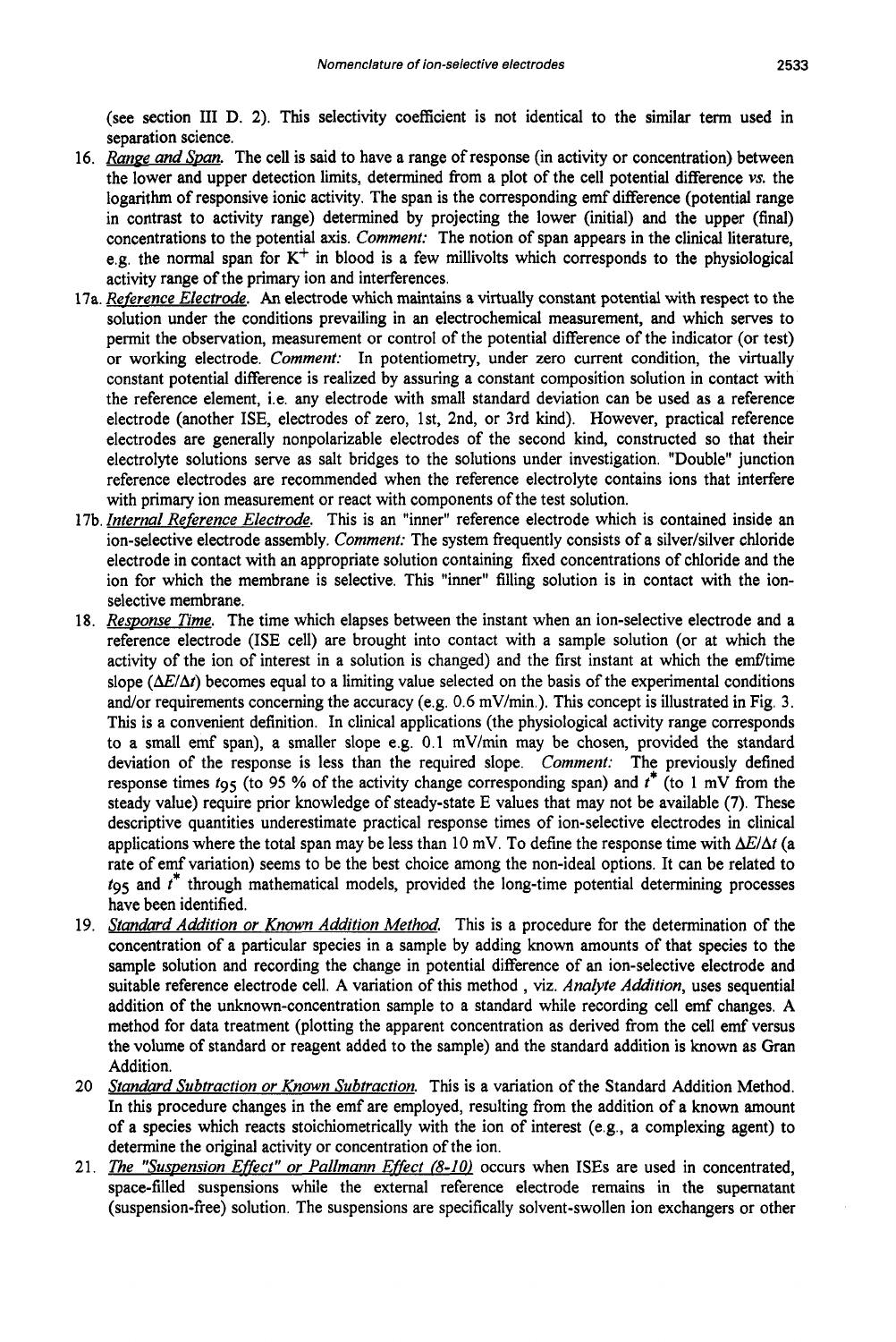materials, like soils and clays, that concentrate ions by adsorption and absorption. Space-filled, gravity-packed suspensions act like a second phase and form apparently an interfacial potential difference (pd) with respect to the supernatant. The measured ion activity in the suspension differs from the value in the supernatant by the interfacial pd, and corresponds to a higher value approximating the activity inside the ion exchanger gel. The effect nearly disappears when the outer reference electrode is placed in the same region of the suspension as the sensor electrode. There are some changes in the junction potential differences of the reference electrode, between suspension and supernatant.

### **2. CLASSIFICATION OF ION-SELECTIVE ELECTRODES**

#### A. *Aiman, Ion-Selective Electrodes*

- 1. *Ciystalline Electrodes* may be homogeneous or heterogeneous. They contain mobile ions of one sign and fixed sites of opposite sign.
	- a. *Homogeneous membrane electrodes* are ion-selective electrodes in which the membrane is a crystalline material prepared from either a single compound or a homogeneous mixture of compounds (i.e.,  $A\dot{g}_2S$ ,  $AgI/Ag_2S$ ).
	- b. *Heterogeneous membrane electrodes* are formed when an active substance, or mixture of active substances, is mixed with an inert matrix, such as silicone rubber or PVC, or placed on hydrophobized graphite or conducting epoxy, to form the heterogeneous sensing membrane.
- 2. *Non-crystalline Electrodes*. In these electrodes, a support matrix, containing an ion exchanger (either cationic or anionic), a plasticizer solvent, and possibly an uncharged, selectivity-enhancing species, forms the ion-selective membrane which is usually interposed between two aqueous solutions. The support used can be either macroporous (e.g., poly(propylene carbonate) filter, glass fit, etc.) or microporous (e.g. "thirsty" glass or inert polymeric material such as PVC) yielding with the ion-exchanger and the solvent a "solidified" homogeneous mixture. These electrodes exhibit a response due to the presence of the ion-exchange material (typically selected from section 2b) in the membrane. The *solvent-polymeric-membrane* is **an** example.
	- a. *Rigid self-supporting, matrix electrodes* (e.g., synthetic cross-linked polymer or glass electrodes) are ion-selective electrodes in which the sensing membrane is a thin polymer with fixed sites or a thin piece of glass. The chemical composition of the polymer (e.g. polystyrenesulfonate, sulfonated **poly(tetrafluoroethylene),** amino-poly(viny1 chloride)) or the glass determines the selectivity of the membrane.
	- b. *Electrodes with mobile charged sites:* 
		- 1. Positively charged, hydrophobic cations (e.g., those of quaternary ammonium salts or salts of substitutionally inert transition metal complexes such as the derivatives of 1,lOphenanthroline) which, when dissolved in a suitable organic solvent and held in an inert support (e.g., poly(propylene carbonate) filter or PVC), provide membranes which are sensitive to changes in the activities of anions.
		- 2. Negatively charged hydrophobic anions (e.g., of type  $(RO)2PO_2^-$ , tetra-pchlorophenylborate, dinonylnaphthalene sulfonate) which, when dissolved in a suitable organic solvent and held in an inert support (e.g., poly(propylene carbonate) filter or PVC), provide membranes which are sensitive to changes in the activities of cations.
		- 3. Uncharged "camer" electrodes based on solutions of molecular complexing agents of cations (e.g., ion-dipole formers: antibiotics, macrocyclic compounds or other sequestering agents) and anions (e.g., adduct formers: organotin compounds, activated carbonyl compounds, and some porphyrins) which can be used in ion exchanger membrane preparations to give sensitivity and selectivity to certain cations and anions.
		- **4.** Hydrophobic ion pair electrodes of plasticized polymers (e.g., PVC) containing a dissolved hydrophobic ion pair (e.g., **n** cationic drug as cation tetraphenylborate, or anionic drug as tetraalkylammonium salt of an anion) respond to component ion activities in bathing electrolytes. Responses can be Nernstian to bathing electrolytes of the cation drug chloride, or sodium tetraphenylborate.

#### **B.** *Compound or Multiple Membrane (Multiple Laver) Ion-selective Electrodes*

**1.** *Gas sensing electrodes* are sensors composed of an indicator and a reference electrode in contact with a thin film of solution which is separated from the bulk of the sample solution by a gas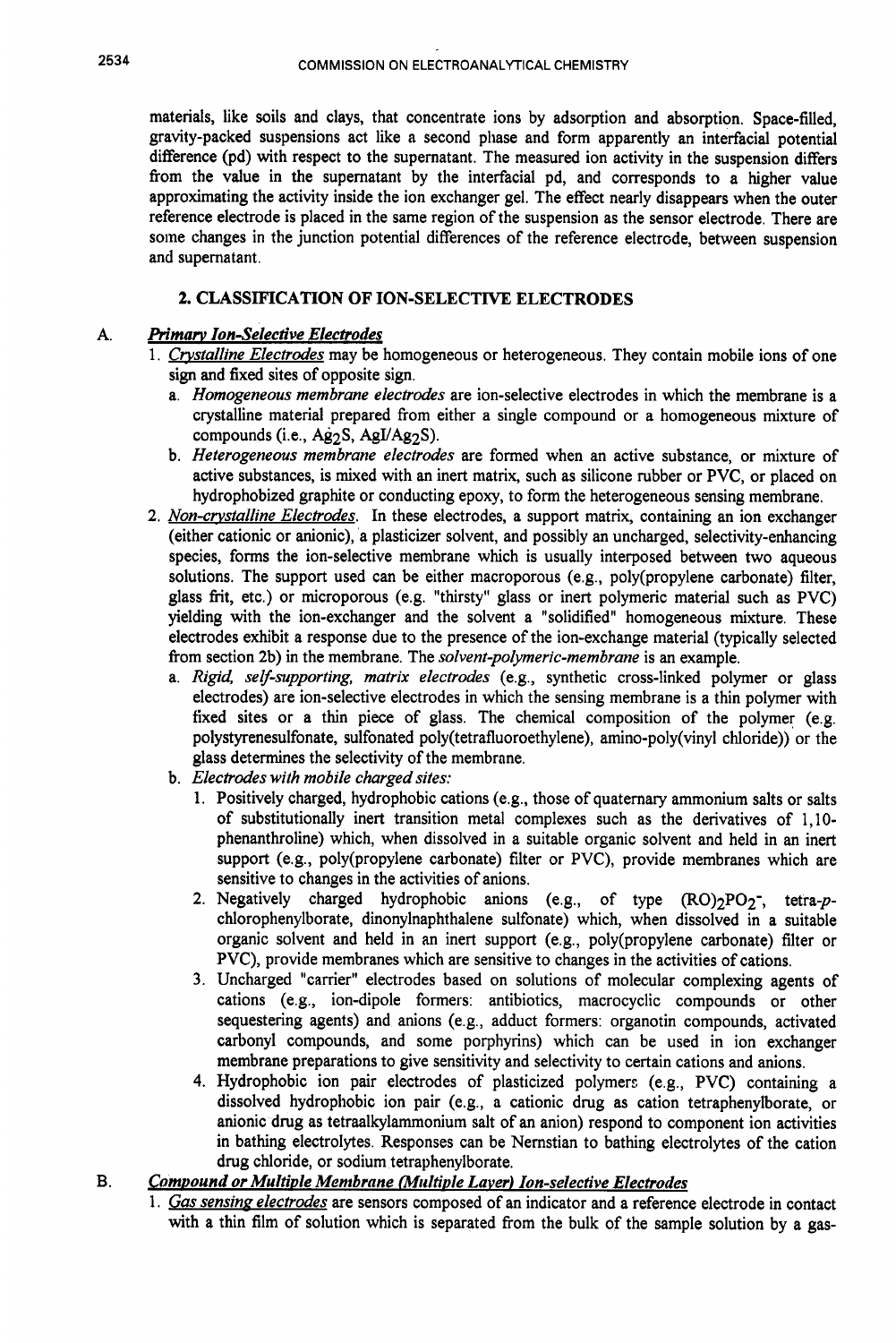permeable membrane or an air gap. This intermediate solution interacts with the gaseous species (penetrated through the membrane or an air gap) in such a way as to produce a change in a measured constituent (e.g. the H<sup>+</sup> activity) of the intermediate solution. This change is then sensed by the ion-selective electrode and is related to the partial pressure of the gaseous species in the sample. *(Note: In electrochemical literature the term gas electrode is used for the classical, redox-equilibrium-based gas electrodes as well, such* **as** *the hy&ogen or the chlorine*  gas electrodes  $(Pt(s)|H_2(g)|H^+(aq)$  or  $Pt(s)|C_2(g)|C_1^-(aq))$ . *These electrodes respond both to the partial pressure of the gas* ( $H_2$  *or*  $Cl_2$ *) and to the ionic activities* ( $H^+$  *or*  $Cl^-$ *)*. The Clark oxygen electrode fits under this classification although, in contrast to other gas sensors, it is an amperometric and not a potentiometric device.

2. *Enzyme substrate electrodes* are sensors in which an ion-selective electrode is covered with a coating containing an enzyme which causes the reaction of an organic or inorganic substance (substrate) to produce a species to which the electrode responds. Alternatively, the sensor could be covered with a layer of substrate which reacts with the enzyme, co-factor, or inhibitor to be assayed.

## C. Metal Contact or All-Solid-State Ion-selective Electrodes

These electrodes do not have an inner electrolyte solution, and they depend on both ionic and electronic conductivities (mixed conductors). The inner reference electrode is replaced with an electronic conductor, e.g., a bromide sensor film AgBr may be reversibly contacted by Ag, or anion sensors based on cation radical salts may be contacted by Pt (11,12). This configuration contrasts with normal membrane usage in which electrolyte solutions (inner filling solution and outer "test" solution) contact membranes.

#### **3. CONSTANTS AND SYMBOLS**

#### **A.**  *Equations For emf Responses of Ion-selective Electrode Cells and Definitions of*  $K_{A,B}^{pot}$

The Nikolsky-Eisenman equation

$$
E = \text{constant} + \frac{2.303RT}{z_A F} \lg \left[ a_A + K_{A,B}^{\text{pot}} a_B^{z_A/z_B} + K_{A,C}^{\text{pot}} a_C^{z_A/z_C} + \dots \right]
$$
(3)

- *E*  is the experimentally observed emf of a cell (in V) when the only variables are activities in the test solution;
- *R*  is the gas constant and is equal to 8.314510 J K<sup>-1</sup> mol<sup>-1</sup>;
- *T*  is the absolute temperature (in K);

*F*  is the Faraday constant and is equal to  $9.6485309 \times 10^4$  C mol<sup>-1</sup>;

*aA*  is the activity of the ion, **A;** 

ag & *ac*  are the activities of the interfering ions, B and C, respectively;

- is the potentiometric selectivity coefficient for ion B with respect to the principal ion **A**   $K_{A,B}^{pot}$
- is the charge number: an integer with sign and magnitude corresponding to the charge of the principal ion, *A,*  ZA

are charge numbers corresponding to the charge of interfering ions, B and C, respectively. Sign of these charge numbers is the same as that of the principal ion. *ZB* & zc

#### **B.** *Ionic Strenpth of a Solution is Defined bv:*

$$
I = \frac{1}{2} \sum_{i} c_i z_i^2 \tag{4}
$$

*I* is the ionic strength;

- $c_i$ is the amount concentration of the ion i (usually in moles per liter);
- zi is the charge of the ion, i.

#### C. *Other Svmbols*

Sign conventions should be in accord with IWAC recommendations (2,6).